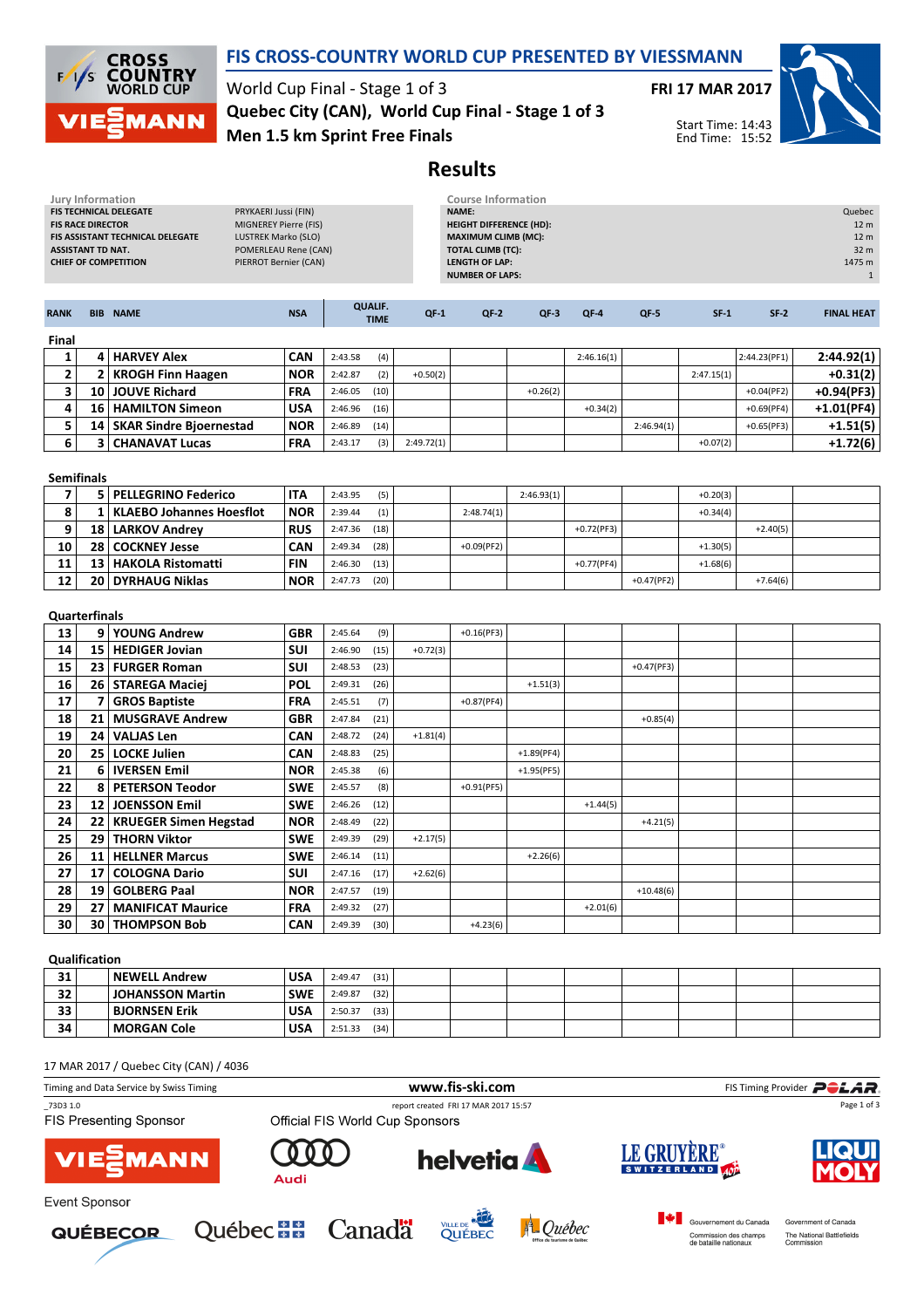

## FIS CROSS-COUNTRY WORLD CUP PRESENTED BY VIESSMANN

Results

World Cup Final - Stage 1 of 3 Men 1.5 km Sprint Free Finals Quebec City (CAN), World Cup Final - Stage 1 of 3



Start Time: 14:43 End Time: 15:52

RANK BIB NAME NSA QUALIF. TIME QF-1 QF-2 QF-3 QF-4 QF-5 SF-1 SF-2 FINAL HEAT Qualification **35 SHIELDS Andy CAN** 2:51.45 (35) **36 KENNEDY Russell CAN** 2:51.57 (36) **37 BAUMANN Jonas** SUI 2:51.91 (37) **38 KERSHAW Devon CAN 2:51.92 (38) 39 TOENSETH Didrik NOR** 2:51.96 (39) 40 MIYAZAWA Hiroyuki JPN 2:51.97 (40) 41 JOHNSGAARD Knute CAN 2:52.12 (41) 42 | KASHIWABARA Nobuhito | JPN | 2:52.17 (42) 43 BACKSCHEIDER Adrien FRA 2:52.53 (43) **44 GAILLARD Jean Marc** FRA 2:52.79 (44) 45 NISKANEN Iivo FIN 2:52.90 (45) **46 ROETHE Sjur NOR** 2:53.06 (46) 47 PALMER-CHARRETTE Evan CAN 2:53.23 (47) **48 HEIKKINEN Matti** FIN 2:53.27 (48) 49 JAUHOJAERVI Sami FIN 2:53.38 (49) **50 CALDWELL Patrick USA 2:53.43 (50)** 51 HOLUND Hans Christer NOR 2:53.45 (51) 52 SALVADORI Giandomenico ITA 2:53.77 (52) **53 FOSTER Joey CAN CAN 2:53.78** (53) **54 DOBLER Jonas GER** 2:53.90 (54) **55 YOSHIDA Keishin JPN** 2:53.95 (55) **56 | SMITH Callum | GBR** | 2:54.04 (56) 57 GELSO Matthew Phillip | USA | 2:54.25 (57) **58 PATTERSON Scott** USA 2:54.37 (58) 59 BESSMERTNYKH Alexander RUS 2:54.65 (59) **60 NOECKLER Dietmar ITA** 2:55.23 (60) 61 HEGMAN John 105A 2:55.32 (61) **62** GREGG Brian **USA** 2:55.36 (62) 63 LENTING Akira | JPN | 2:55.49 (63) **64 KILLICK Graeme CAN** 2:55.83 (64) 65 BOEGL Lucas GER 2:55.85 (65) 66 LEHTONEN Lari FIN 2:56.05 (66) **67 BING Thomas GER** 2:56.21 (67) **68 PARISSE Clement** FRA 2:56.97 (68) 69 LUSTGARTEN Benjamin USA 2:57.49 (69) 70 NORRIS David USA 2:58.60 (70) 71 | IZQUIERDO-BERNIER Ricardo CAN | 2:59.97 (71) **72 MCKEEVER Brian** CAN 3:00.51 (72) 73 HOFFMAN Noah USA 3:01.00 (73) **74 WILLIAMS Gareth CAN** 3:02.13 (74) 75 **NOTZ Florian GER** 3:05.59 (75) **76 RAJACK Mark TTO** 3:50.43 (76)

17 MAR 2017 / Quebec City (CAN) / 4036